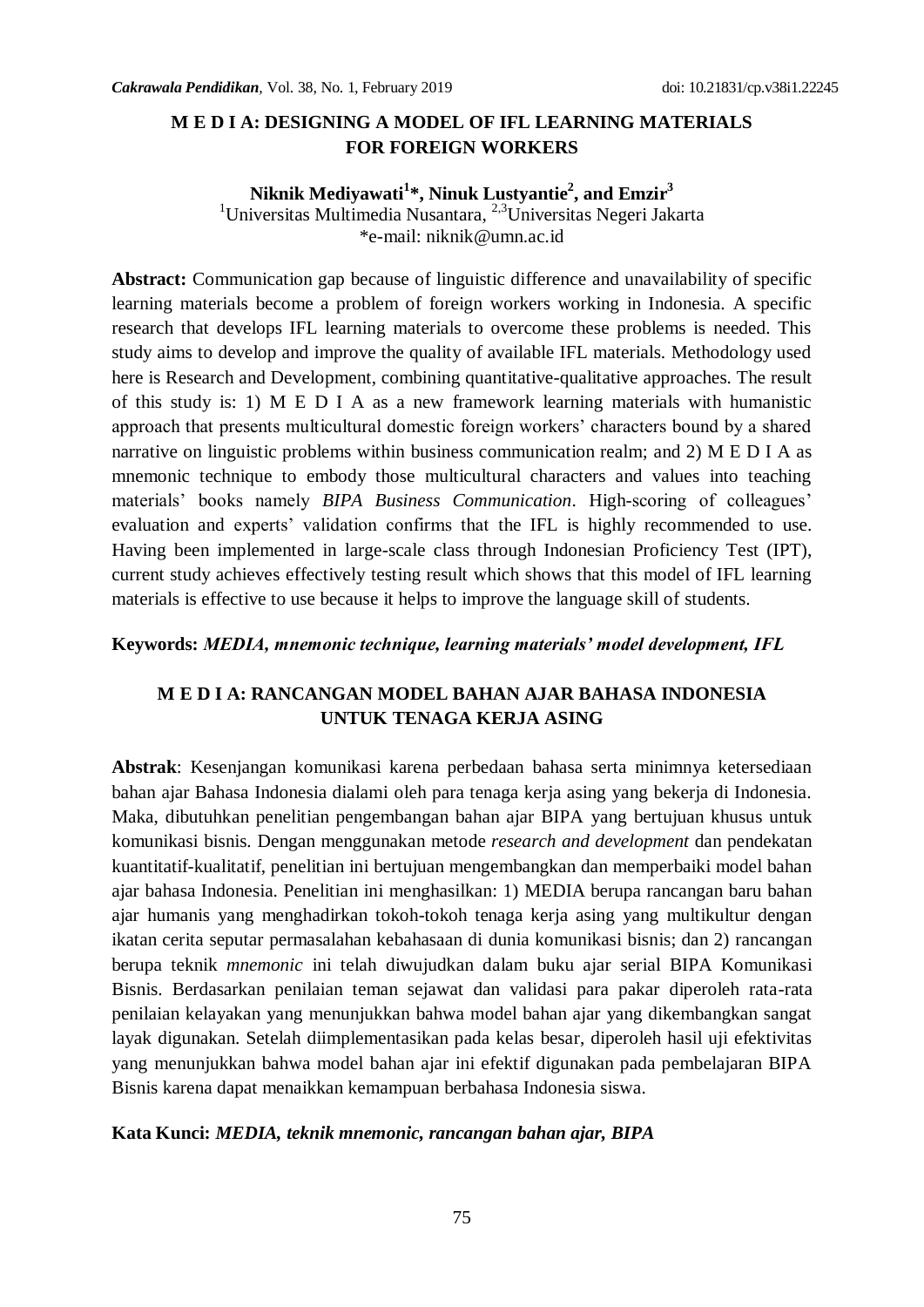## **INTRODUCTION**

ASEAN Economic Community (AEC) brings some valuable attractions for foreign workers, with different linguistic backgrounds, to do their business in Indonesia. Seen from one perspective, for most Indonesian citizens, the existence of AEC is negatively perceived to bring some threats for the acknowledgement of Indonesian language as the national language to maintain. Seen from another perspective, this is a real opportunity for Indonesian language to be introduced to larger community, namely, international would-be workers. No one will deliberately want to feel alienated while living in other people's country. Naturally, they will adapt to their surroundings, including language and cultural surroundings. Indonesian government has supported the existence of Indonesian language to become not only national language but also international language, at least within AEC.

Government, through Ministry of Education and Culture's Language Development and Fostering Agency, has issued Minister's Decree No. 70 Year 2016 regarding Indonesian Language Proficiency Standards. Previously, Government has also issued Laws No. 24 Year 2009 regarding national flag, language, and symbol, as well as national anthem. Recently, two legal norms have been issued which address the procedure on how to employ foreign workers. First, Presidential Regulation No. 20/2018 on the Use of Foreign Workers in Indonesia (signed on March 26, 2018) Article 26, section 1, subsection c says that "Every" Factory or Institution that employs foreign worker is obliged to facilitate education and training of Indonesian language towards foreign worker. Second, The Ministry of Manpower (MOM) issued regulation number 10 of 2018 regarding the Procedures for the Use of Foreign Workers (MOM Regulation 10/2018), signed on July 11, 2018; Article 4, section 4, subsection g. Legally speaking, the

foundation has been laid to advance this issue; nevertheless, one big question remains unanswered: Is Indonesian business purpose learning materials intended for foreign workers available?

The Indonesian as Foreign Language (IFL) materials available now are typically for general purpose. As a consequence, the teachers should provide some necessary modifications of available materials in order to answer the specific needs of IFL students. IFL program and learning materials specially designed for specific purpose, such as business communication, is currently unavailable. By saying this, the selection process of IFL learning materials designed for specific purpose is a challenging task both for teachers and curriculum designers.

Current studies on IFL materials with specific purposes are still scarce. Amongst them are Suyitno (2018) who supports the view that Indonesian teaching and learning materials for foreigners have different emphasis and unique characteristics compared with Indonesian teaching and learning materials for general public (Suyitno, 2018). One of IFL salient features is highlight on different cultural backgrounds of its participants. Therefore, needs' analysis of the students as participants in IFL teaching and learning program as well as pedagogical norms of language instruction are certain prerequisites in the process of IFL materials' selection. Kusmiatun's three publications in this field address academic purpose. She observes that specific writings that elaborate learning topics which grab the attention of BIPA students are rarely found (Kusmiatun, 2016, 2017; Kusmiatun Suyitno, Widodo, & Basuki, 2017). Yundayani, Emzir, & Rafli (2017) discuss EFL materials on English writing topic in academic milieu while Kardijan, Emzir, & Rafli (2017) address EFL for specific purposes in hospitality and tourism field. Defina (2017) addresses specific IFL material framed within agricultural context. In another context,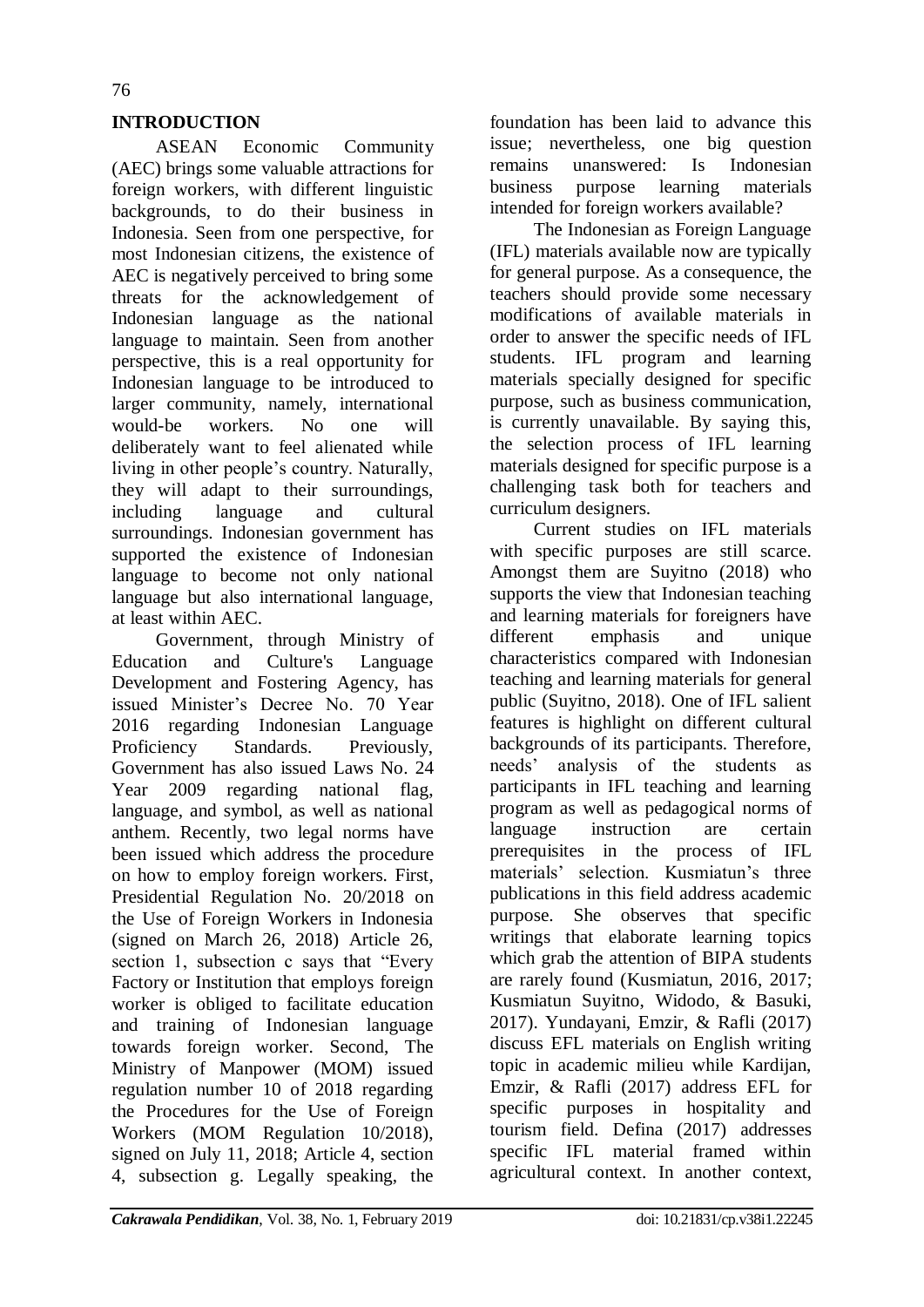Said identifies lexical and grammatical inappropriate collocations found in the writings of English-based IFL students while also describing the cause of these inappropriate collocations (Said, 2010). The main cause identified is because of negative transfer element from mother language of the students (English) into targeted language (Indonesian).

Unfortunately, all the above studies do not specifically address the issue of business communication purpose, meanwhile in reality, Indonesia has already been flooded with foreign workers. According to The Ministry of Manpower and Transmigration (MOMT), Republic of Indonesia, the numbers of TKA coming to Indonesia up to 2017 is around 85.974 workers. Their aims to work in Indonesia will be facilitated when they learn to communicate with their co-workers, with clients and consumers, as well as with their fellow members of society by using Indonesian language and for this to happen, they need to master the targeted language. This cause to master Indonesian language is strengthened institutionally when several foreign companies located in Indonesia, such as garment-based factory Hansae Utama Indonesia Co., and shoesbased factory Beesco Co., located in Karawang, oblige their foreign employees to use Indonesian language within workspace. The need to master Indonesian business communication amongst workers, with employers and Indonesian-user clients, is the practical context of current study. This business context is also heightened by the need to understand intercultural communication, given the pretext of cultural diversity in Indonesia. Here lies a specific need for IFL participants to recognize intercultural competence in order to avoid potential conflicts due to cultural differences (Murtiningsih, 2016).

On the topic of learning materials for business communication, the authors are indebted to the idea of incorporating everyday authentic dialogues into teaching

activities as an important method of involving students (ESL students in New Zealand and Australia) in classroom activities and encouraging their contributions, recognizing their diverse cultural backgrounds in the classroom which pose challenges for teaching intercultural business communication (Zhu, 2007). In other aspect, Farhady & Tavassoli (2018) indicate that most of the available tests (e.g., NBC, Praxis tests, TKT) are developed on the basis of experts' opinions following a top-down approach with a little or no attention to the voice or needs of the involved parties, especially teachers (Farhady & Tavassoli, 2018). This current study will address this concern of integrating the needs of the involved parties, teachers and students alike, in developing more bottom-up IFL materials.

Current IFL business communication learning materials' model development study for foreign workers primarily refers to Indonesian Language Proficiency Test (*UKBI*) standards. Previous studies on similar topic rely quite dominantly on the framework of European (CEFR) and American-based (ACTFL) linguistic aptitude standards, such as in Japan context (Nakatani, 2012). Several studies on *UKBI*, such as Yanti (2015), Mus (2017), and Mukti, Andayani, & Wardani (2017) problematize *UKBI* as discourse on linguistic aptitude standards, not as the foundation to develop learning materials. Current study operates on practical level for the sake of foreign workers' enhanced capabilities to communicate in Indonesian business terms, thus it is founded on Intermediate level of IFL, as a minimum guidance. This study will do things differently, by elaborating specific idea of business communication IFL for foreign workers.

This current study offers three novelties: First, IFL for business communication purpose has never been elaborated nor performed practically in previous instances. Second, standard of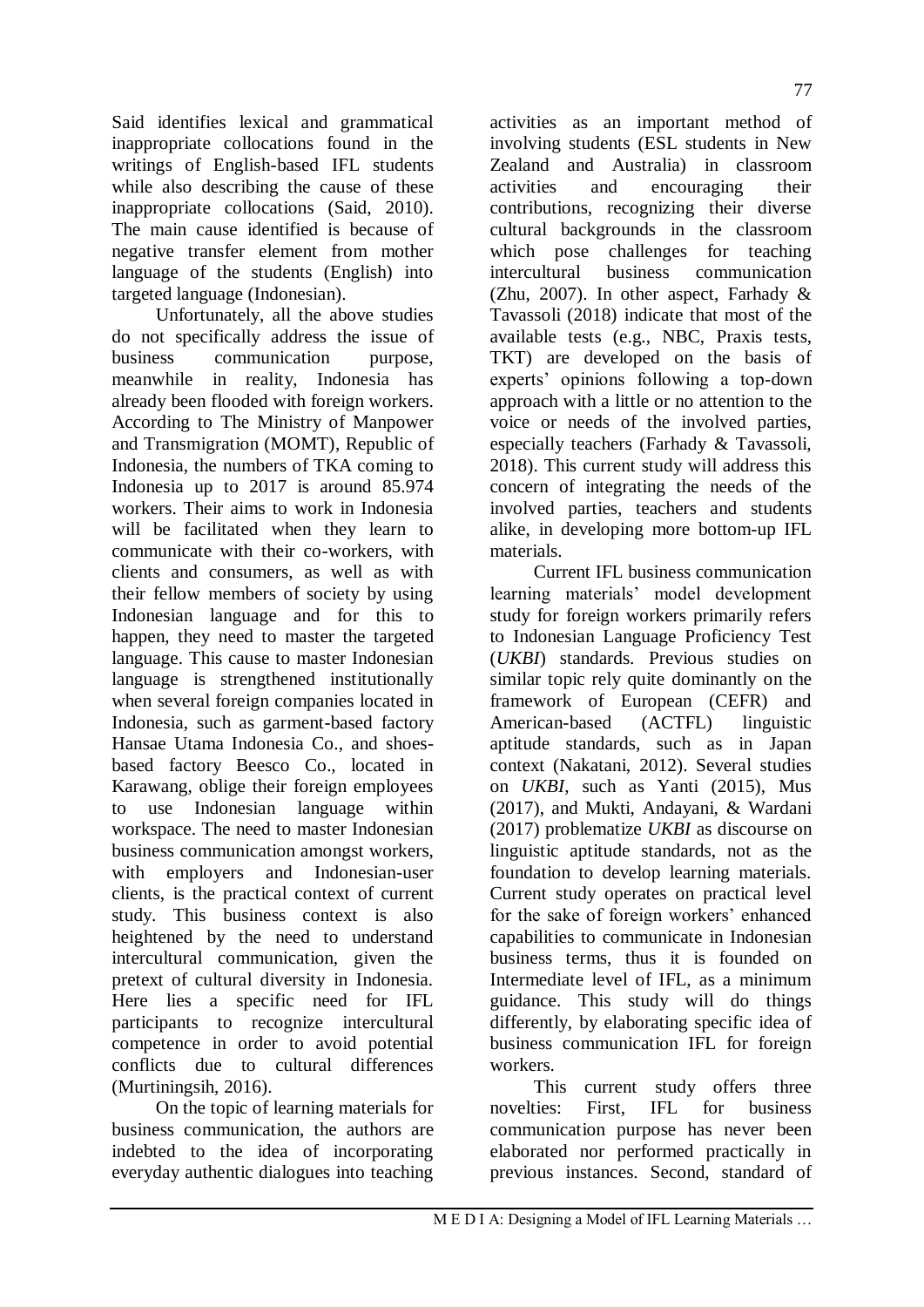fluency exhorted by this study is mainly referring to UKBI, not CEFR nor ACTFL, as commonly used in previous studies. Third, this study has also resulted in a novel methodological approach, namely MEDIA. It is a certain mnemonic technique or the so-called "donkey bridge" technique to develop language materials respecting the humanity aspect of Foreign Language Acquisition (FLA). MEDIA here confirms the embodiment of that spirit.

Here, the authors will argue that amidst scarcity of IFL learning materials for business communication as well as a growing interest of foreign people to study Indonesian language, this MEDIA model will be proper and sufficient to fill the gap. The main goal of this current study is to produce a model development of IFL learning materials for business communication purpose specifically designed to meet the needs of foreign workers.

## **METHODS**

Method used in this study is mixed methods, combining qualitative and quantitative approach. Qualitative approach is used in subjective or uncontrolled nature of research such as when researcher gathers the data analysis of participants' needs taken from observation and interviews. Meanwhile, quantitative approach is used to analyze results from survey (questionnaire) starting from needs analysis towards implementation of learning materials

developed by determining the numbers, percentage, and effectiveness testing conducted through *t-testing* in order to yield a specific difference when using both models of learning materials.

By employing *Research and Development* (R&D) method, this design is based on learning materials' development theories as elaborated by Gall, Gall, & Borg (2007), Hutchinson & Waters (1987), Barnard & Zemach (2003), and Tomlinson (2003, 2011). These five sets of theories show similarity in terms of paying attention to humanity aspect of learning materials' development and this MEDIA is in the same spirit with those thinkers. Other researchers have also shown interest to create their own unique mnemonic technique, in their own respective field of study, such as in Computer Science (Rawendy, Ying, Arifin, & Rosalin, 2017).

During the process of using  $R \& D$ method, other types of methods will be employed such as survey, experiment, evaluation, and description. There are four steps to develop a model, namely (1) preliminary process, (2) design process, (3) validation, evaluation, and model revision which consists of (a) expert judgement, (b) small group try-out, (c) field try-out, and (4) model implementation (Gall, et al., 2007). Specifically for the second step, the design process, authors have developed authentic stages to design learning materials called M E D I A. The mnemonic technique of MEDIA will be shown in Figure 1.



**Figure 1. MEDIA: A Mnemonic Technique to Develop IFL Learning**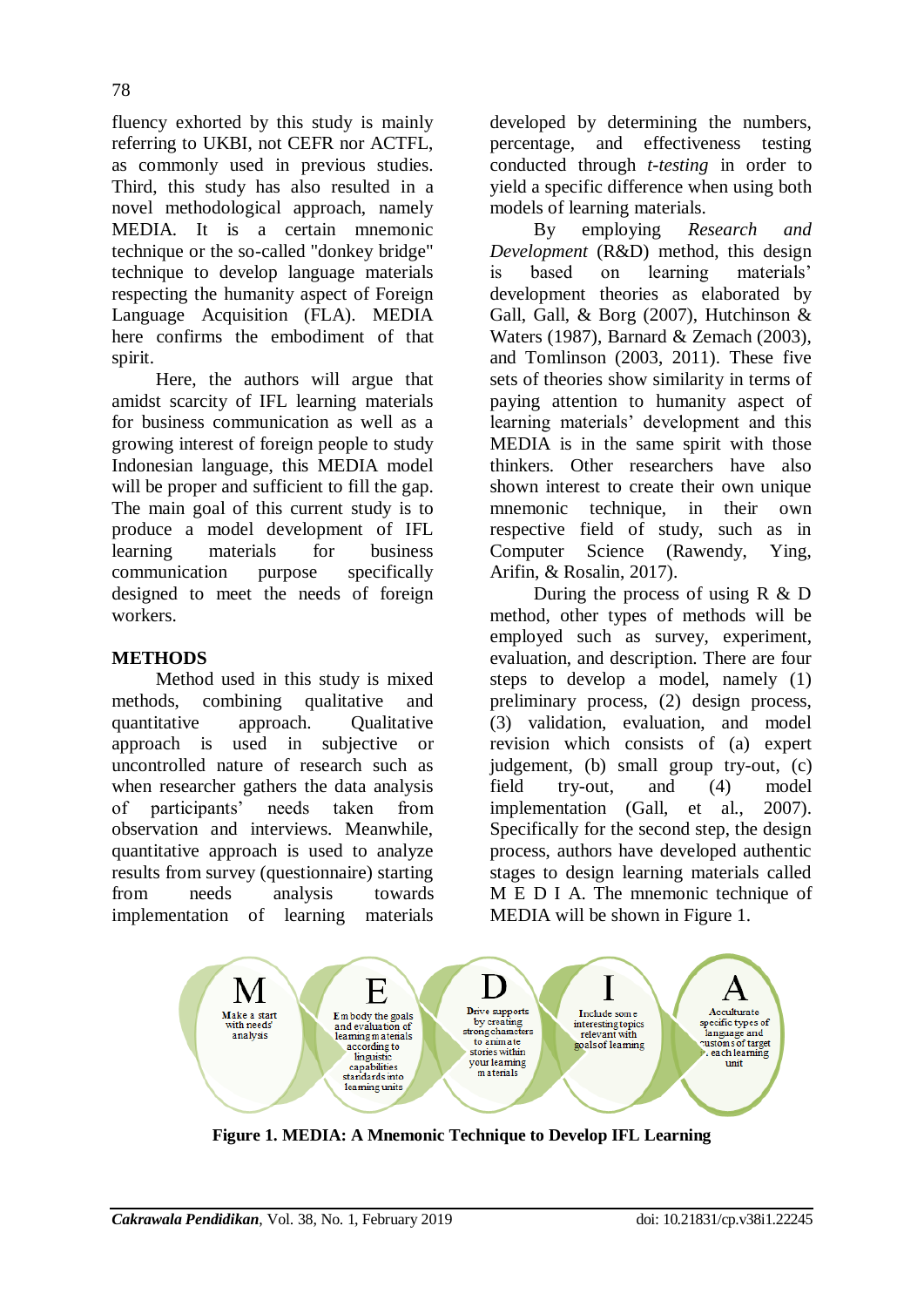Research instruments used to analyze participants' needs' condition is 18 dimensions questionnaire and series of interviews adopting those used by Ampa (Ampa, Basri & Andriani, 2013). In the Questionnaire, authors pose several questions addressed to institution. Questions posed are concerning teaching materials conditions as well as syllaby expected to be inserted within learning materials, such as desired topics, methodology, outward appearance of the materials, lay-outs, colouring, and theoryladen evaluation as developed by Tomlinson (2003), Nation & Macalister (2010), and Cunningsworth (1995). This type of evaluation will provide two different but complementary answers: 1) Unavailable, and 2) Available.

The details of the needs analysis process will be given as follows: The authors adopt the development approach by adapting to Borg & Gall Model (1983). According to them, needs analysis is the first step of the method consisting of necessity analysis, weakness analysis, and need analysis. Need analysis, situation analysis and document analysis are concrete forms of preliminary research conducted in this stage. Needs' analysis is notably achieved through questionnaire dissemination, controlled observations and series of interviews in order to identify the needs of students and teachers of IFL Program in Universitas Multimedia Nusantara (UMN). To complete situation analysis, this research is focused on identifying learning materials and syllaby's condition available in IFL Program at UMN through questionnaire, observation and interviews with management and teachers of IFL Program at UMN.

# **FINDINGS AND DISCUSSION** *Findings*

MEDIA is a proposed model to develop IFL learning materials on business communication for foreign workers. It is the result of this current study. The description and significance of each inscription above (M, E, D, I, and A) will be explained shortly below.

# *M: Make a start with needs' analysis*

Tomlinson (2011) highlights the importance of engaging students in making decision for their own learning process. In order to know the needs of students, teachers and institutions, authors will propose needs analysis as the first step towards articulating what to answer. Authors will refer to criteria proposed by Tomlinson (2011) to start with needs' analysis. Nevertheless, questions addressed will be focused on task-oriented Indonesian materials as well as business communication purpose.

There are two main factors to analyze necessity. First, it should involve materials seen from the needs of participants. Second, it comes from the perspective of teachers or instructors. Based on the necessary factor from participants, there are 13 dimensions (listed as A to M, in alphabetical), namely: rational participation needs, independence, self-development, creativity, teamwork, content, coherence, task-authenticity, cultural awareness, performance, accessibility, links, and stimulus.

Instruments used to analyze needs are interview sheets and questionnaire. In interview sheets, there are some questions posed to participants and instructors/institutions. The questions addressed specific conditions or circumstances on the expectation of learning materials and syllabus such as desired topics, methodology, materials outer appearance, lay out, coloring, and types of evaluation based on Tomlinson (2003), Nation & Macalister (2010), and Cunningsworth (1995). Qualitatively, based on observations and interviews to teachers and program coordinator in IFL Program at UMN, data shows that Business Communication Syllabus and Learning Materials are unavailable, just a sheet of paper contains listed topics to use during the course of the program. Syllabus design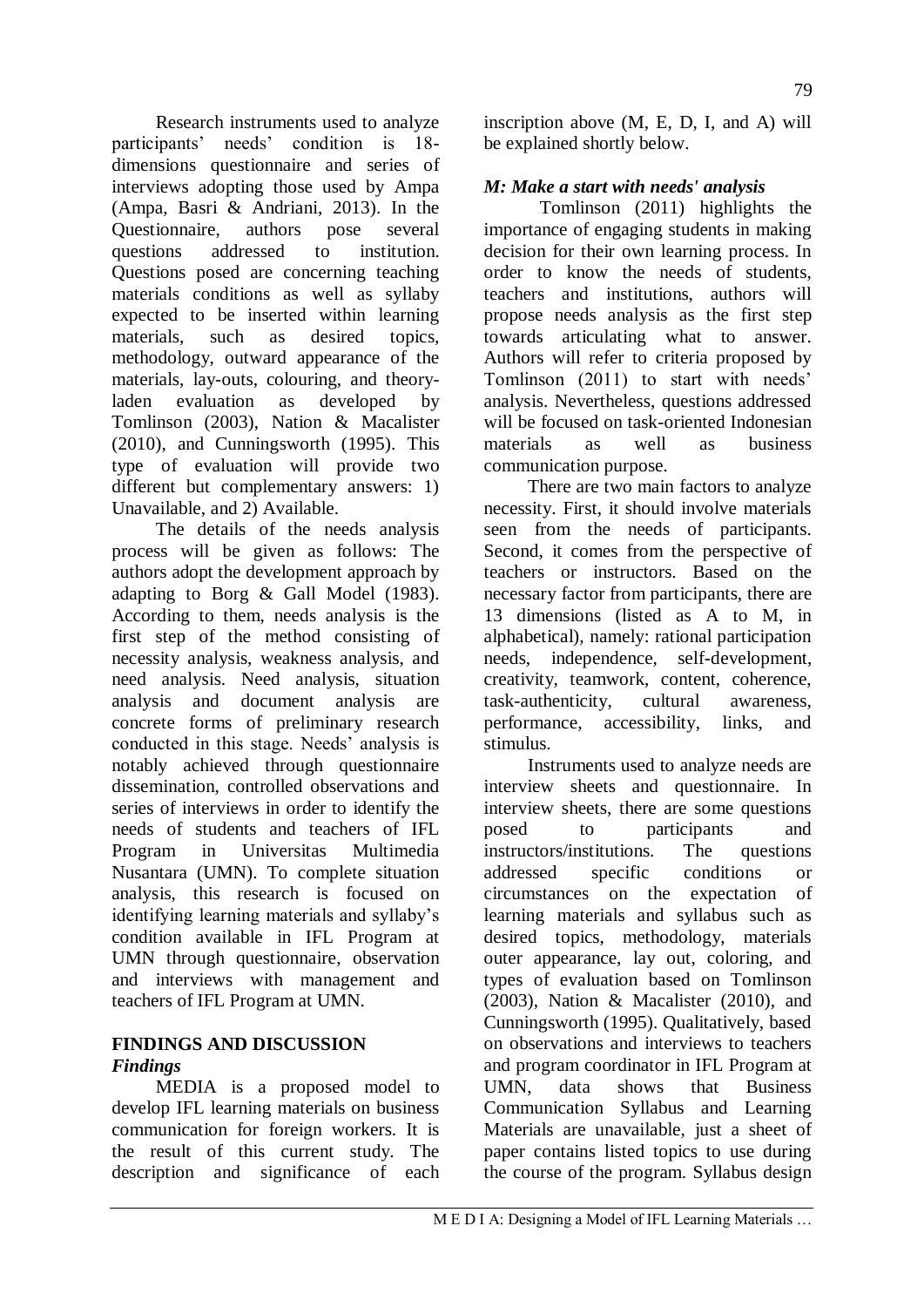is not based on students and teachers' needs' analysis, and it is not constructed based on certain theoretical frameworks making its assignments, goals, learning outcomes, evaluations and competencies to attain non-existent.

Based on situation analysis survey, data shows that criterium scoring for needs in all dimensions are 90. Highest score for each item (question) is one, total items are 90, and number of respondent is one (singular). Total score for data gathering is 24. Therefore, authors infer that the level of learning materials availability in IFL Program at UMN is unavailable since according to respondent, 24:90 means 26.67% from criterium total score (90). By continuum simple diagram, it is shown in Figure. 2.



**Figure 2. Level of Learning Materials' Availability in IFL Program at UMN**

## *E: Embody the goals and evaluation of learning materials according to linguistic capabilities standards into learning units*

There are two Business Communication books used by participants in IFL-UMN, namely, book I and book II. *BIPA Komunikasi Bisnis I* is a study book of Indonesian language with specific purpose, namely, business communication for IFL participants. This study book instructs and invites participants to show their linguistic awareness as communication speaker in interpersonal (social) as well as vocational behavior, both in its written and oral form, with specific emphasis on writing techniques and proper language mannerism as the banner of effective communication. Materials include sentences of expectation when graduating from school, supporting sentences when planning for the future, beautiful and attractive travelling notes, formal and nonformal types of communication in social media, colloquial language while communicating in social networking, communicating through telephone, how to properly reading job advertisements, important terms in interpersonal communication, writing a job letter, arranging a curriculum vitae and selfdescription, communicating while looking for a job, or when getting a job interview, and what to say in job interview itself. Overall, these materials are packed within structured task-based activities to do while running the program with specific target of achievement passing the Intermediate or Advanced *UKBI* level.

Based on the needs' analysis, by completing the *BIPA Komunikasi Bisnis I* program, participants will achieve these main competencies: 1) Participants are engaged to properly and correctly use Indonesian language while preparing to enter into workforce. 2) Participants are engaged to communicate well both in written and oral forms by applying correct and proper grammar in Indonesian language as a prerequisite factor before entering workforce. Along with these two main competencies, they have also set to master selected choice of additional competencies, namely 1) participants are able to write a job letter and arrange a curriculum vitae of his/her own by applying correct and proper techniques of writing and language as well as making the job letter or CV be attractive and interesting; 2) participants are able to make job interview recording by proving that their list of questions and the way to answer those questions are arranged with correct and proper writing techniques.

*BIPA Komunikasi Bisnis II* book has set two main competencies as the target: 1) Participants are engaged to properly and correctly use Indonesian language while immersing in the workforce (at the office). 2) Participants are engaged to communicate well both in written and oral forms by applying correct and proper grammar in Indonesian language. Along with these two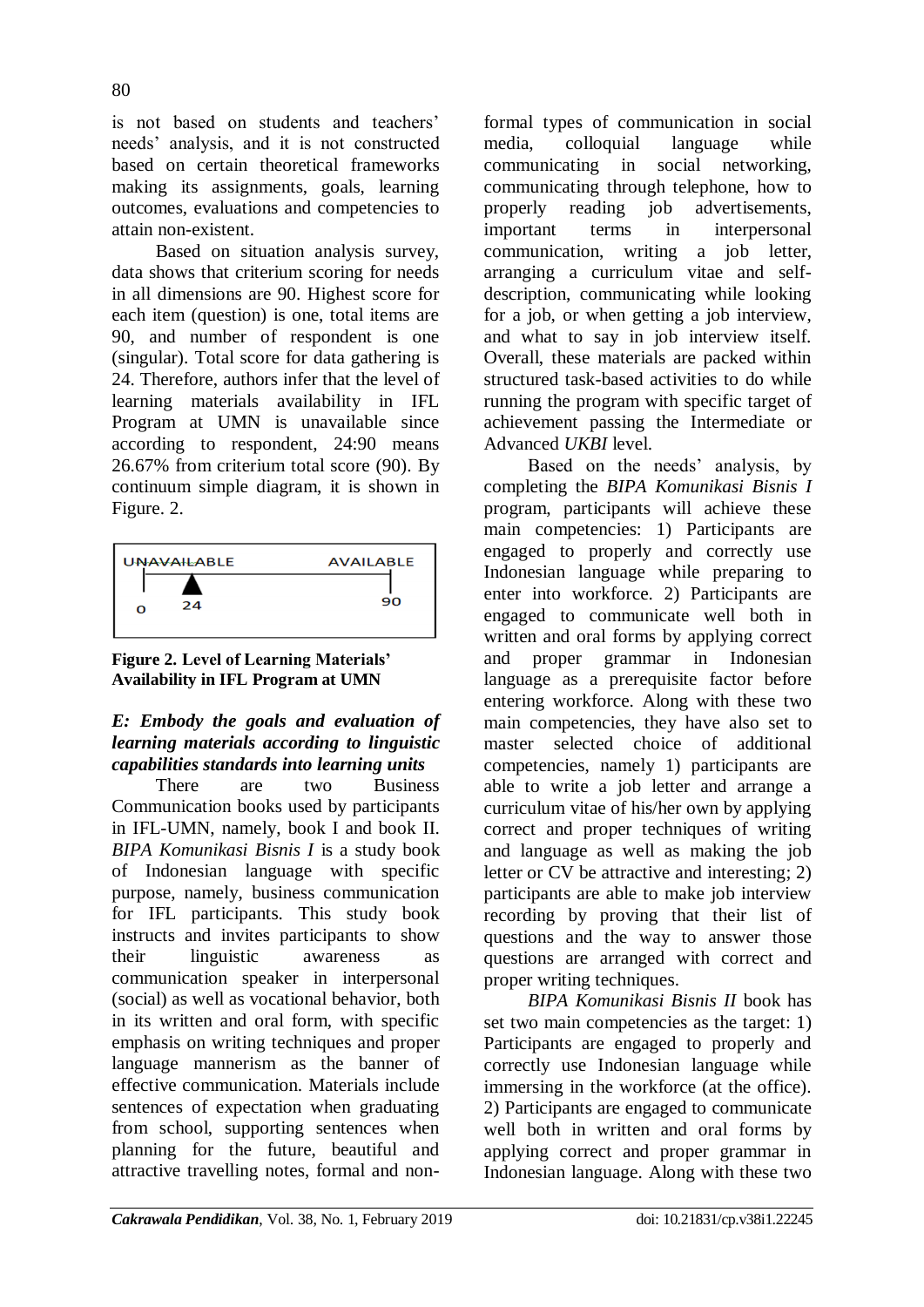main competencies, they have also set to master selected choice of additional competencies, namely 1) participants are able to do presentation task by applying correct and proper techniques of speaking and grammar as well as making attractive and interesting slides; 2) participants are able to make job-related proposal as well as to write report of those activities with correct and proper writing techniques.

# *D: Drive supports by creating strong characters to animate stories in learning materials*

Characters specially designed for these books are coming from multicultural background for the sake of accessibility of readers with his/her surroundings. One of the character's names in the book is Pertiwi. She is the main character. She plays the role as the host, Indonesia. This beautiful girl is having a family with Betawi (one of Indonesian ethnic) background, who befriends with Imija, a foreign worker from Korea. They seek jobs together, propose, interviewed and finally be accepted in the biggest media corporation in Indonesia. Their circle of friends are later expanded with friends from several countries, such as Jason, Lee, Ung, Syahrul, Michiko, and many others, representing different working ethic and distinct cultural awareness. Their unique stories fill the narration in each unit of learning within *Komunikasi Bisnis I & II*.

By inserting these multicultural characters into the narration of *Komunikasi Bisnis I & II*, authors try to present twofold purposes. First, to present IFL business communication materials with local figures, and second, to represent interesting stories where people can identify with and feel belonging to. The characters animate variety of Indonesian and foreign people living and working in Indonesia's problems.

# *I: Include some interesting topics relevant with goals of learning*

Topics covered in *Business Communication I* book are making sentences of expectation when graduating from school, supporting sentences when planning for the future, beautiful and attractive travelling notes, formal and nonformal types of communication in social media, colloquial language while communicating in social networking, communicating through telephone, how to properly reading job advertisements, important terms in interpersonal communication, writing a job letter, arranging a curriculum vitae and selfdescription, communicating while looking for a job, or when getting a job interview, and what to say in job interview itself.

Meanwhile, topics covered in *Business Communication II* are presentation preparation, presentation, first day at the office: job contract, leaders (boss), staffs, and colleagues, getting around at the office, a positive working culture, leading a discussion, writing minutiae of a meeting, job meetings, writing proposal and activity report, getting promoted, welcoming speech and specific speech for various occasion.

## *A: Acculturate specific types of language and customs of target in each learning unit*

IFL learning materials for foreign workers model development will be referring to IPT. This means that their linguistic competencies will be assessed as intermediate level, which then can be upgraded to the next three level: advanced, very advanced, and excellence.

Intermediate level covers specific linguistic competencies. Participant is considered capable enough to communicate in Indonesian, orally or in written form. In communication for the purpose of complex vocational, the intermediate-level participant still finds some difficulties and these difficulties are getting bigger when language is used in academic context. Advanced level covers better linguistic competencies. Participant is considered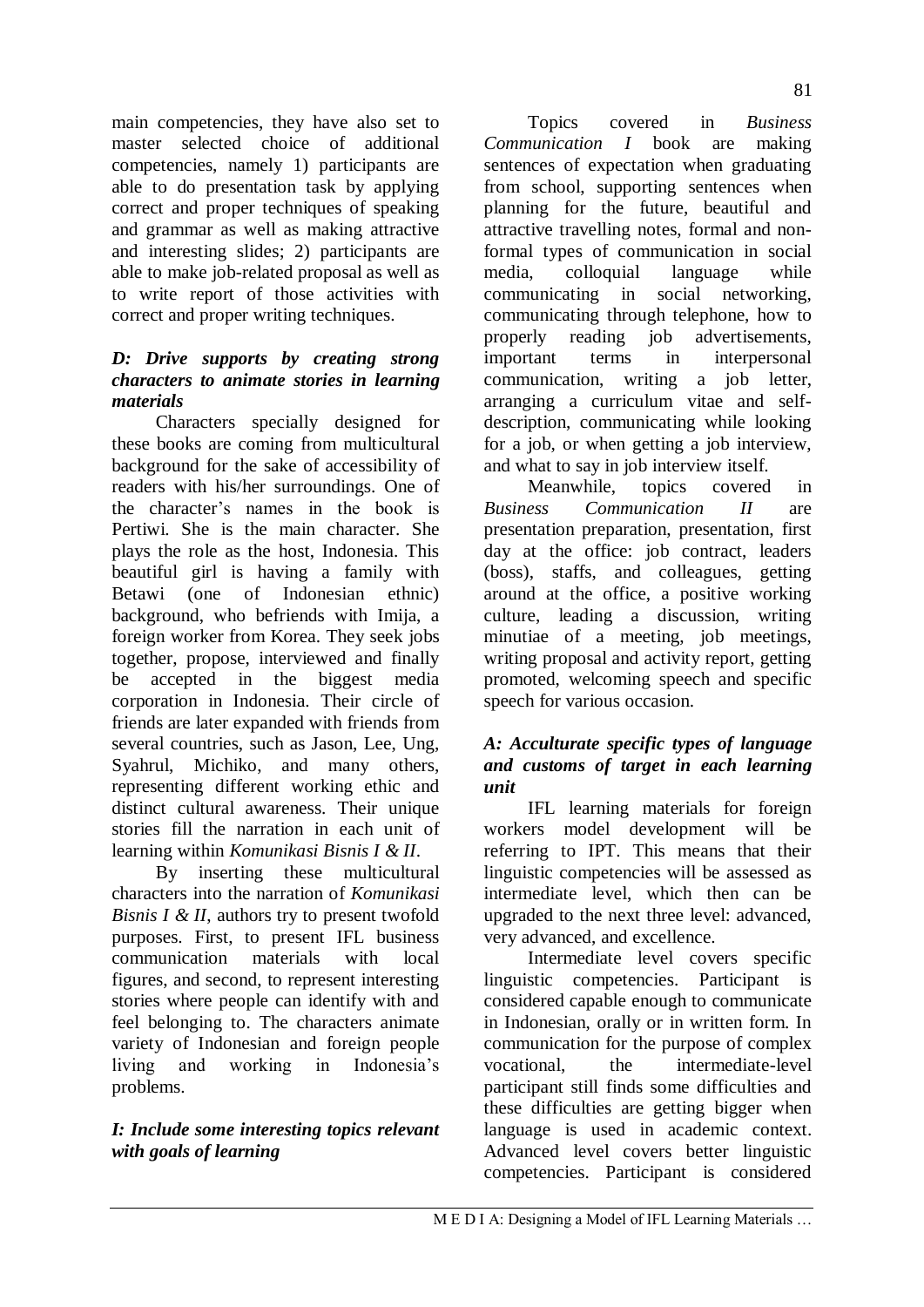82

more than capable to communicate in Indonesian, orally or in written form. Nevertheless, the advanced-level participant still finds some difficulties when using Indonesian in complex academic and vocational demands. By elaborating on these hierarchical levels of linguistic competencies, IFL participants are actively involved within social, vocational, and academic types of communication.

In dealing with contextual types of communication, especially for the sake of foreign workers, it is important to note on the influence of culture and cultural awareness on mastering the target language. "EFL teachers and learners" perspectives on the text's potential for creating cultural awareness, cultural knowledge and attitude, intercultural skills, and cross-cultural understanding were significantly different. The EFL learners believed that the textbook covers the aforementioned factors well enough, whereas, the teachers believed that it falls short of sufficient attention to the factors." (Safa, Moradi, & Hamzavi, 2015).

The importance of context in building communication, which is cultural milieu where specific communication occurs, has been confirmed thoroughly (Samovar, Porter, & McDaniel, 2010). Different customs in specific culture will influence the practice of business communication by observing and asserting proper and improper behavior within specific context. Regulations related with non-formality, formality, assertiveness, interpersonal harmony, and social status can be found within each context of communication. In this very site occurs interpersonal communication within the context of international and domestic business.

Within the context of intercultural business communication, protocol will influence the way a relationship be established, greetings conveyed, personal appearance, gift bestowing, and taboo topics for discussion. Managerial style will also be different for each specific culture. This difference lies in the process of negotiation, presentation, negotiator selection, business ethics, and participants' practice. In communication, sometimes we find the gap. To bridge that gap and fluently communicate in business, crosscultural communication understanding from many regions of the world is a necessary aspect. "The effective communication is highly influenced by proper understanding of cross-cultural communication" (Lewis, 2005, p. 94).

Based on this 'MEDIA' mnemonic technique to develop learning materials for IFL Business Communication purpose, current study has produced Business Communication Learning materials which include 2 Core Business Communication books, 2 Students' Assignment books, 2 Teachers' Assignment books, and 2 Reading Comprehension Learning Media books. This set of books are enriched with interesting themes, linguistic elements, and cultural varieties based on needs' analysis as well as imbued with the presence of multicultural characters which animate each unit of IFL for foreign workers that highlight the aspect of humanity in its broadest sense.

# **Product Validation**

There are four experts agreed to validate current learning materials model development, a language pedagogist, learning materials' expert, IFL expert, and business communication/intercultural communication expert. There are five teachers/colleagues agreed to do similar validation process. Eighteen dimensions are used to validate worthiness of this study, i.e.: rational needs' of participants, independence, self-development, creativity, teamwork, content, coherence, taskauthenticity, cultural awareness, performance, accessibility, links, stimuli, guidance, choice, reflection/innovative, methodology, and flexibility. Total score for all criteria from four experts is 1440. Highest score for each item is four, total dimension is 18 (from A to R), total items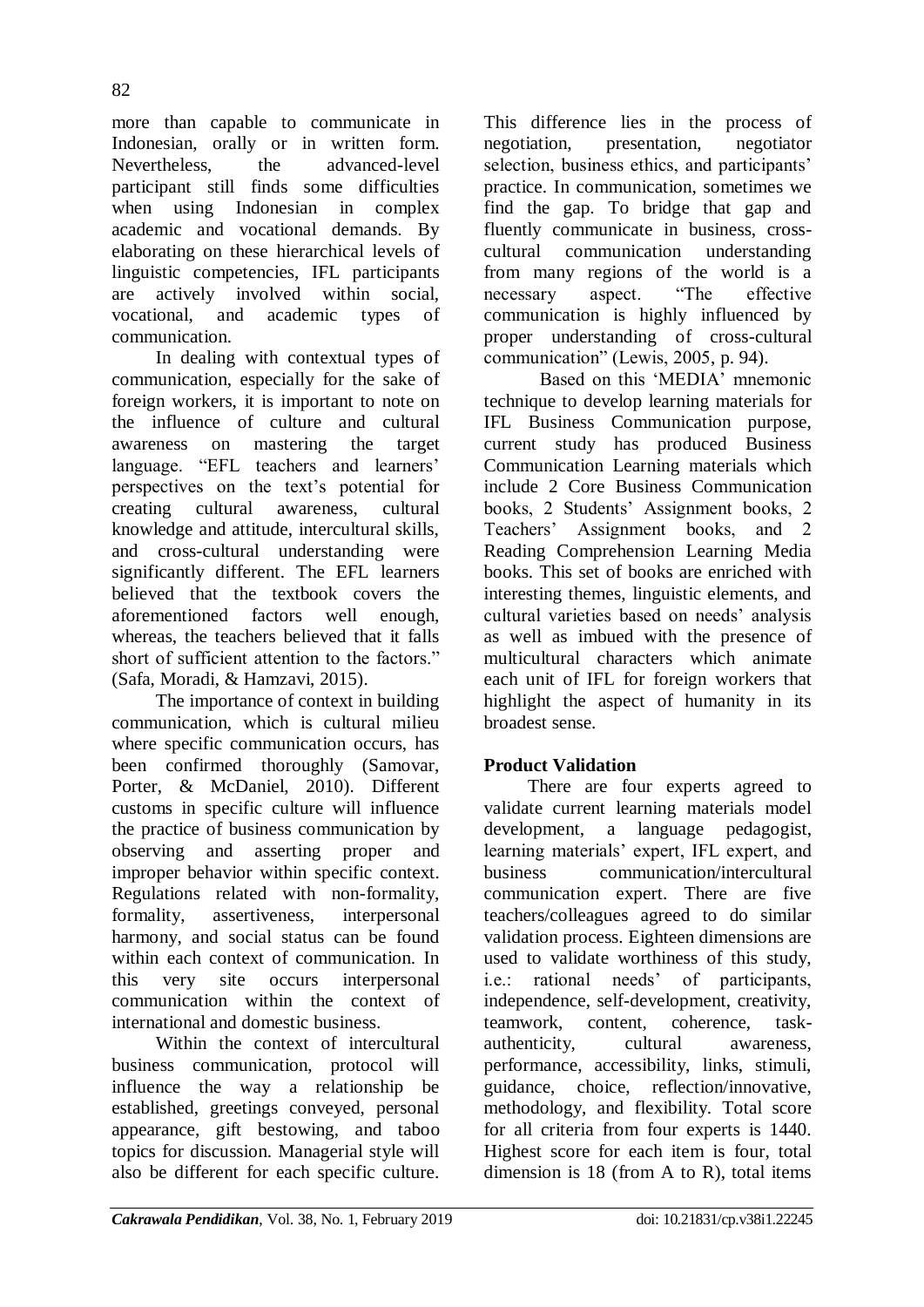asked are 90 and total numbers of experts are four. Data gathering total score is 1301. Therefore, it may be inferred that all experts agree on the worthiness of book series of *BIPA Komunikasi Bisnis*. When converted to percentage, it is 90.30%, shown in Fig 3.



**Figure 3. Level of IFL Learning Materials Model Development's Worthiness**

## **Product Effectivity**

Task-based Syllabus Design on IFL Learning Materials with Business Communication Purpose for Foreign Workers has been completed. *BIPA Komunikasi Bisnis I & II* as the products of this study have been tested in big classrooms in IFL Program Satya Wacana University Salatiga and IFL Program at Bloombank Jakarta. To evaluate, there are four tools designed and prepared, i.e. four testing packets of *UKBI* (listening, grammar, reading, writing, and speaking). The table 1 below shows several testings conducted in order to prove gradual increase of students' test scoring before and after the implementation of MEDIA.

Based on Table 1, a gradual increase of scoring from first to fourth testing sessions occurs noticeably. Average gradual increase for all respondents is as follows: T1 to T2 average is 57%, T2 to T3 is 57% and T3 to T4 is 75%. Based on Gain T4-T1, total results overall is as follows: First respondent 72%, Second respondent 72%, Third respondent 72%, Fourth respondent 76%, and Fifth respondent 80%. All respondents' average percentage in big classroom is 74.4%.

**Table 1. Big Classroom Effectivity Testing on Business Communication IFL Learning Materials Model** 

| N0 | <b>Name</b>  | <b>Country</b><br>of Origin | Test 1 | Test 2 | Test 3 | Test 4 | <b>GT2-T1</b> | GT3-T2 | <b>GT4-GT3</b> |
|----|--------------|-----------------------------|--------|--------|--------|--------|---------------|--------|----------------|
|    | Resp 1       | USA                         | 6      |        | 13     | 24     | 0.12          | 0.16   | 0.44           |
|    | Resp 2       | Korea                       |        | 8      | 14     | 23     | 0.12          | 0.24   | 0.36           |
|    | Resp 3       | Korea                       | 6      | 10     | 15     | 24     | 0.16          | 0.20   | 0.36           |
| 4  | Resp 4       | Korea                       | 6      | Q      | 14     | 25     | 0.12          | 0.20   | 0.44           |
|    | Resp 5       | Korea                       |        | 8      | 13     | 25     | 0.12          | 0.20   | 0.48           |
|    | Average      |                             | h      | Q      | 14     | 24     |               |        |                |
|    | <b>Total</b> |                             | 28     | 44     | 69     | 121    |               |        |                |

Figure 4 shows that the result is positively increasing for every student tested. Fig. 3 and Fig. 4 indicate that if average normalized gain  $\langle q \rangle > 0.70$ , with high classification, it can be inferred that *BIPA Business Communication* book series is effective to use and worthy to defend because they are justifiably believed to increase language abilities of IFL participants.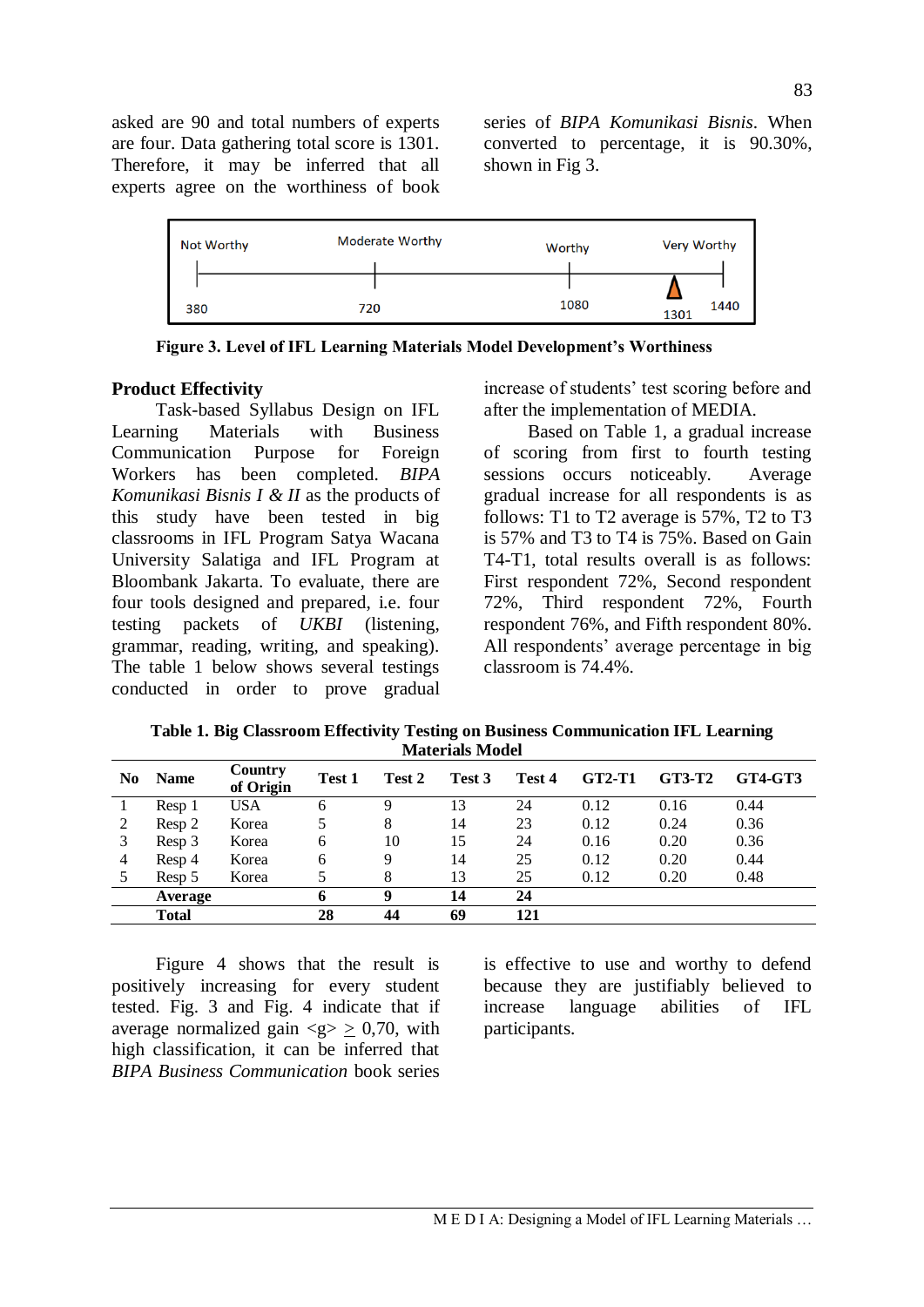

**Figure 4. Big Classroom Testing on Business Communication IFL Learning Materials Model** 

## **Discussion**

The ASEAN Economic Community challenges IFL teachers working in Indonesia to address the needs of potential and actual foreign workers with suitable learning materials that answer their specific needs to bridge the problem of communication gap between employers and employees. Most of foreign workers in Indonesia fail to comply to government law and ministerial decree, as well as the corporate regulation, which require them to speak Indonesian language at work. At this specific point, by designing M E D I A as an effective model of IFL materials for foreign workers, this study contributes to helping Indonesian government to facilitate foreign workers to comply with legal norms and regulations as well as to prevent factories, corporations, and institutions employing them to disobey the law.

Mnemonic-based materials development research has been addressed by Rawendy et.al. (2017), but this current study is taking it to another level by using local and multicultural characters as the illustration in the IFL materials. These characters intentionally used in the learning materials to help the students relate it with their own lifeworld. The main character is Pertiwi -- an Indonesian beautiful host from Betawi (ethnic origin in Jakarta) -- who made friend with Imija from Korea. Both of them were looking and applying for works and finally got accepted at the biggest media company in

Indonesia. At work, they were mingling with colleagues from other countries, such as Jason, Lee, Syahrul, & Michiko. Aside of enhancing language skill in business communication, each lesson unit of the Business Communication books also teach students about cultural ethic of each country. The books also provide interesting stories of the characters which reflect the ordinary problems faced by foreigners living and working in Indonesia.

By inserting comic that 'can reveal the character through the pictures which can entertain the readers,' the participant students gradually find themselves along with their favorite characters, and they do not feel alienated because one or some of the characters are personification of their own self-understanding. By using mnemonic technique 'MEDIA', both teachers and students find their cognitive absorption be increased especially when they look at various visual characters within the books' narration. Due to its attractiveness, students tend to stay longer studying in the classroom rather than getting bored by typical textual materials and ordinary setting(s). This in turn will raise their 'cultural awareness, cultural knowledge and attitude, intercultural skills, and cross-cultural understanding' to the level that students' mental disposition as adult learners is enabled to absorb the message without noticeable resistance.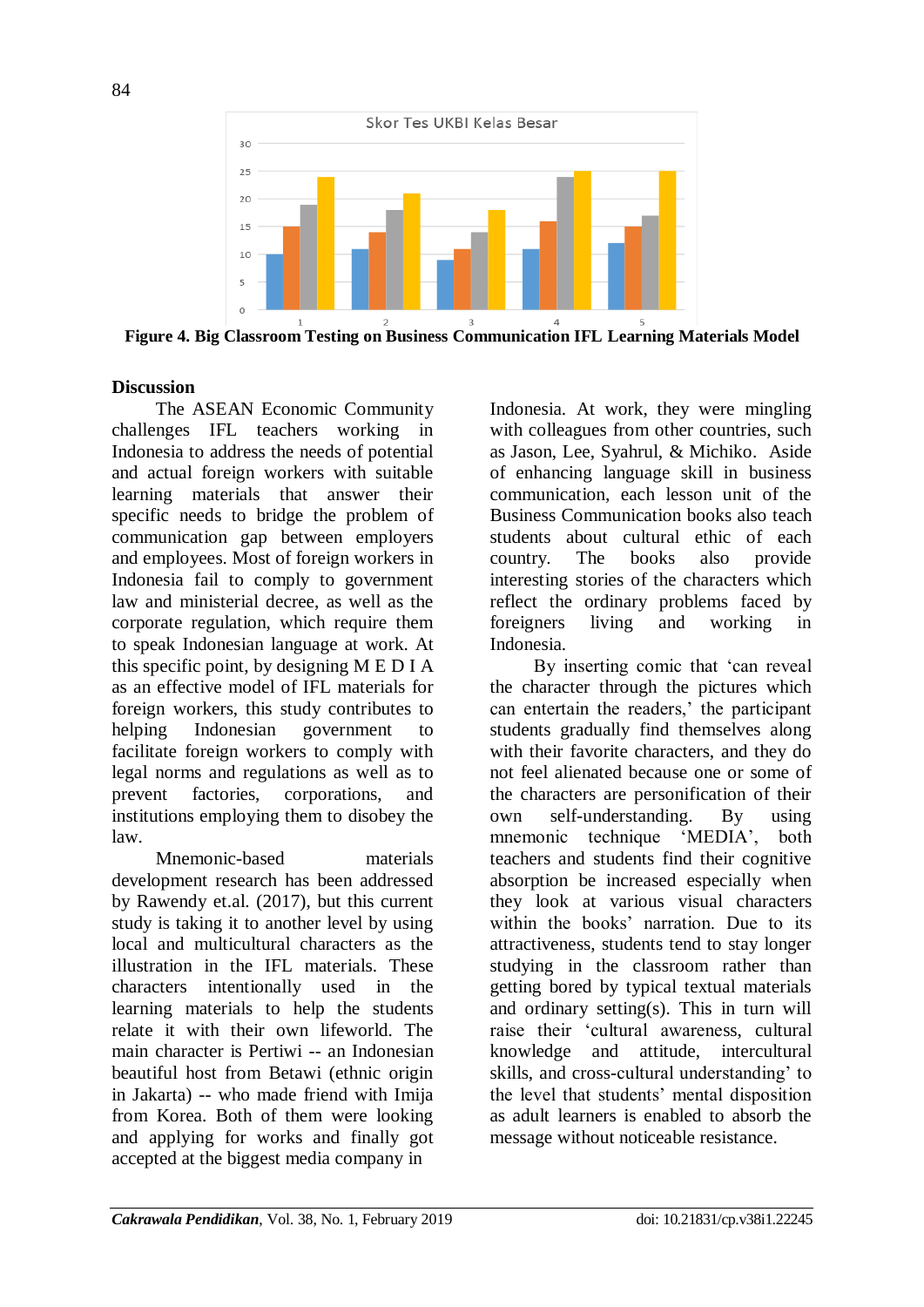Other researchers have developed similar model based on other standard of proficiency, such as *Common European Framework of Reference for Language*  (CEFR) (Kusmiatun, 2017; Defina, 2017; Nakatani, 2012) and *American Council on the Teaching of Foreign Language*  (ACTFL) (Arumdyahsari, Widodo, & Susanto, 2016). Current study on development of IFL learning material focusing on business communication for foreigners is based on *UKBI*, especially through the enactment of the Minister of Education and Culture Decree No. 70/2016 on Indonesian language proficiency standard. The language mastery target to achieve for foreign workers wishing to work in Indonesia in social, education and research field is moderate (*madya*) level of proficiency. This moderate proficiency target is set to ensure that the workers not only survive but also be competent in their chosen field(s). By harmonizing *BIPA Business Communication* book series with these *UKBI* proficiency standards, the result will increase collective self-confident of native IFL teachers and gradual process of language mastery for IFL students.

Several theories related to learning material development models (Gall, et al., 2007; Hutchinson & Water, 1987; Barnard & Zemach, 2003) are robust in needs analysis and language learning model designs, unfortunately their thoughts are lacking in humanistic spirit influenced with cultural attributes. Learning material selection theories (Tomlinson, 2003; Singapore Wala, 2003; Nunan, 2011) are elaborating what is lacking in their development material models. In accordance with Tomlinson's theory (2011), learning materials model development is an activity to supply information based on language activities inside the classroom in order to improve language learning activity. Enriched with cultural communication theories (Samovar, et al., 2010; Lewis, 2005), authors have shown that MEDIA as

mnemonic technique, especially in stages D and I, is what makes this study different compared with previous studies. Respecting and giving proper attention to humanistic aspects of language learning have already been achieved by other researchers in their previous studies, nevertheless, MEDIA has contributed deeper by animating the humanistic approach to developing materials for language teaching and learning, which in turn, be implemented in BIPA Business Communication book series.

The quantitative finding in product validation and effectivity is strengthened with interpretive data taken from in-depth interviews with teachers and students who participate in IFL activities related with the use of *BIPA Komunikasi Bisnis I & II* book series. According to teachers, business communication teaching materials have complete syllabus and thorough task design, supplied with various and creative tasks as well as elaboration on many aspects of linguistic skills and thus empowering new teachers who want to autodidactically learn how to teach. Moreover, for more experienced teachers, *BIPA Komunikasi Bisnis* book series are completed with working books for students and teachers which are then considered helpful to boost their confidence to engage more responsibly in teaching and learning activities.

According to participant students, language and cultural elements found in *BIPA Komunikasi Bisnis* book topics, presenting through various multicultural figures, have been attractive to engage students to go deeper into IFL learning activity, and the availability of various tasks has been considered helpful to motivate students who want want to autodidactically learn in private. Attractive layout found in the book series, with beautiful images and pretty colors, has been singled out as boosting factor in fun learning activity. This all motivates students to learn their new targeted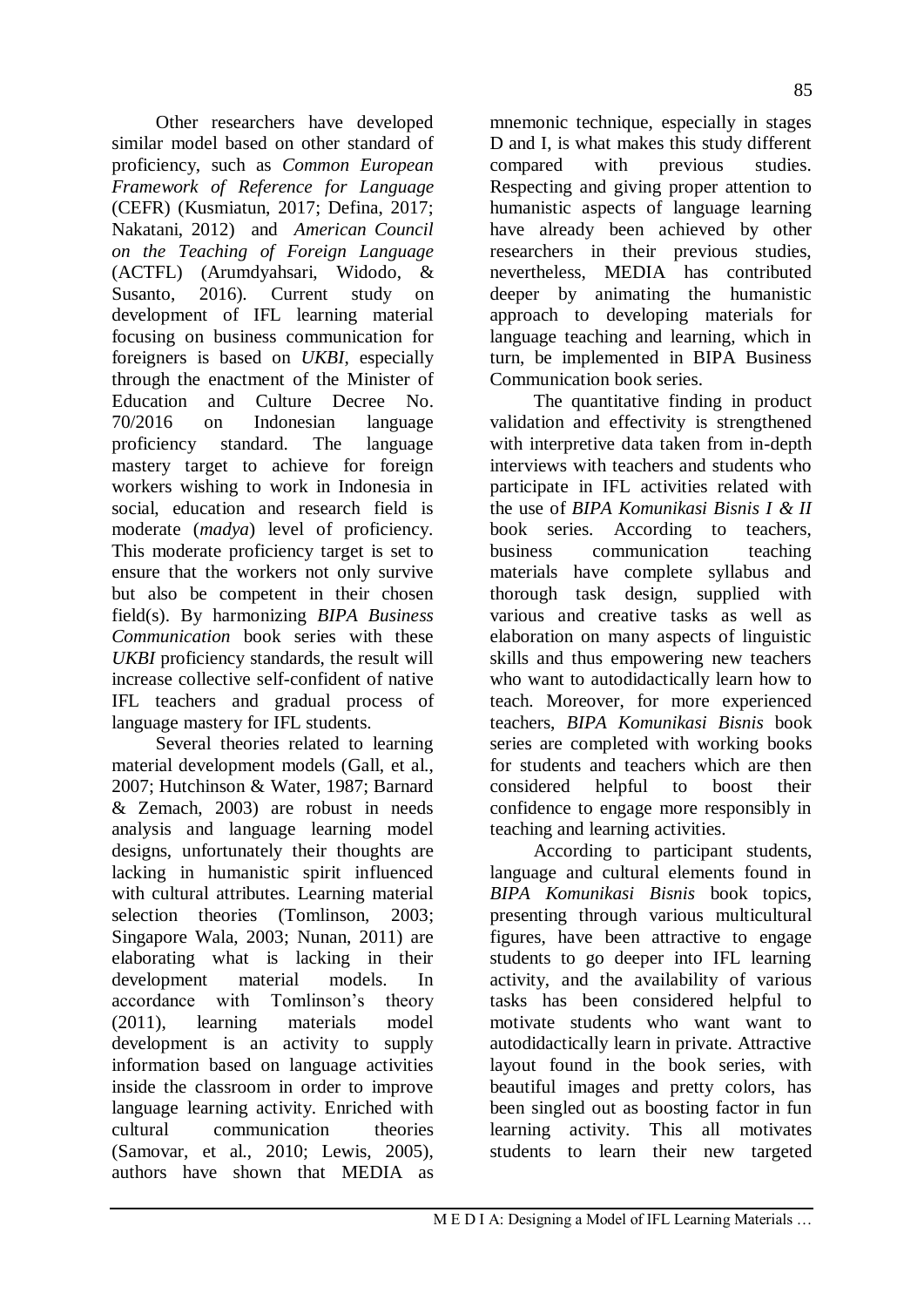language in a more fun and passionate way.

# **CONCLUSION**

While there were numerous efforts in developing Indonesian language learning model, they were not built based on the proficiency standard established by Indonesian government called UKBI. The previous models refer to the system established in Europe and US. This present study develops MEDIA as a model according to UKBI. Regardless government requires foreign workers to master speaking skill in Indonesian language -- as stipulated by the laws, presidential decree and ministerial regulation -- there were no learning materials available. This study provides the learning materials which can be used by institutions and individual workers to communicate in business context.

Furthermore, the previous models are lacking in relating the learning materials to the real life of the foreigners. Through multiple data analyses, this present study proves that the use of multicultural characters and themes related to the life of the foreigners, who are about to or already working in Indonesia, will significantly help them acquiring the language skill better.

Among the five elements of the model, from the need analysis (M) to the inclusion of culture and language elements (A), the key parts that make this model distinctive is on the  $D^{\prime\prime}$  and  $T^{\prime\prime}$  which focus on the use of the multicultural characters and themes related to the real life of foreign workers in Indonesia. This is in line with the result of the study's finding which show that IFL learners can gain perceptive understanding of both Indonesian culture and language thus enable them to interact with their peers and colleagues in Indonesian language as their second language.

This model can be used in two stages: *first*, *madya* (higher intermediate) level for foreigners who are looking for

jobs (BIPA *Komunikasi Bisnis I*) and *second*, *unggul* (advance) level for IFL learners who have been working in Indonesian companies (BIPA *Komunikasi Bisnis II*).

As the implementation of this model is still limited at BIPA (IFL) courses provided by academic institutions, this model should be tested to wider participants by reaching out to foreign workers in companies and factories. While MEDIA is still limited to two levels only, other researchers with the same concern can develop models for other levels: *terbatas* (elementary), *marjinal* (higher elementary), *semenjana* (intermediate), *sangat unggul* (higher advance), and istimewa (*highly proficient)*. Further research can also develop model in other fields aside of business communication, such as Indonesian language for diplomacy, house wives, tourism and hospitality.

# **ACKNOWLEDGEMENT**

This research has been funded by several organizations and foundations. Researchers would like to thank Ministry of Research Technology and Higher Education, Universitas Multimedia Nusantara (UMN), Universitas Negeri Jakarta (UNJ), and invaluable sources for inputs that facilitate this study to be completely finished.

## **REFERENCES**

- Ampa, A. T., Basri D., M., & Andriani, A. A. (2013). The development of contextual learning materials for the English speaking skills. *International Journal of Education and Research*, *1*(9), 1-10.
- Arumdyahsari, S., Widodo, H. S., & Susanto, G. (2016). Pengembangan bahan ajar bahasa indonesia bagi penutur asing (BIPA) tingkat madya. *Jurnal Pendidikan: Teori,*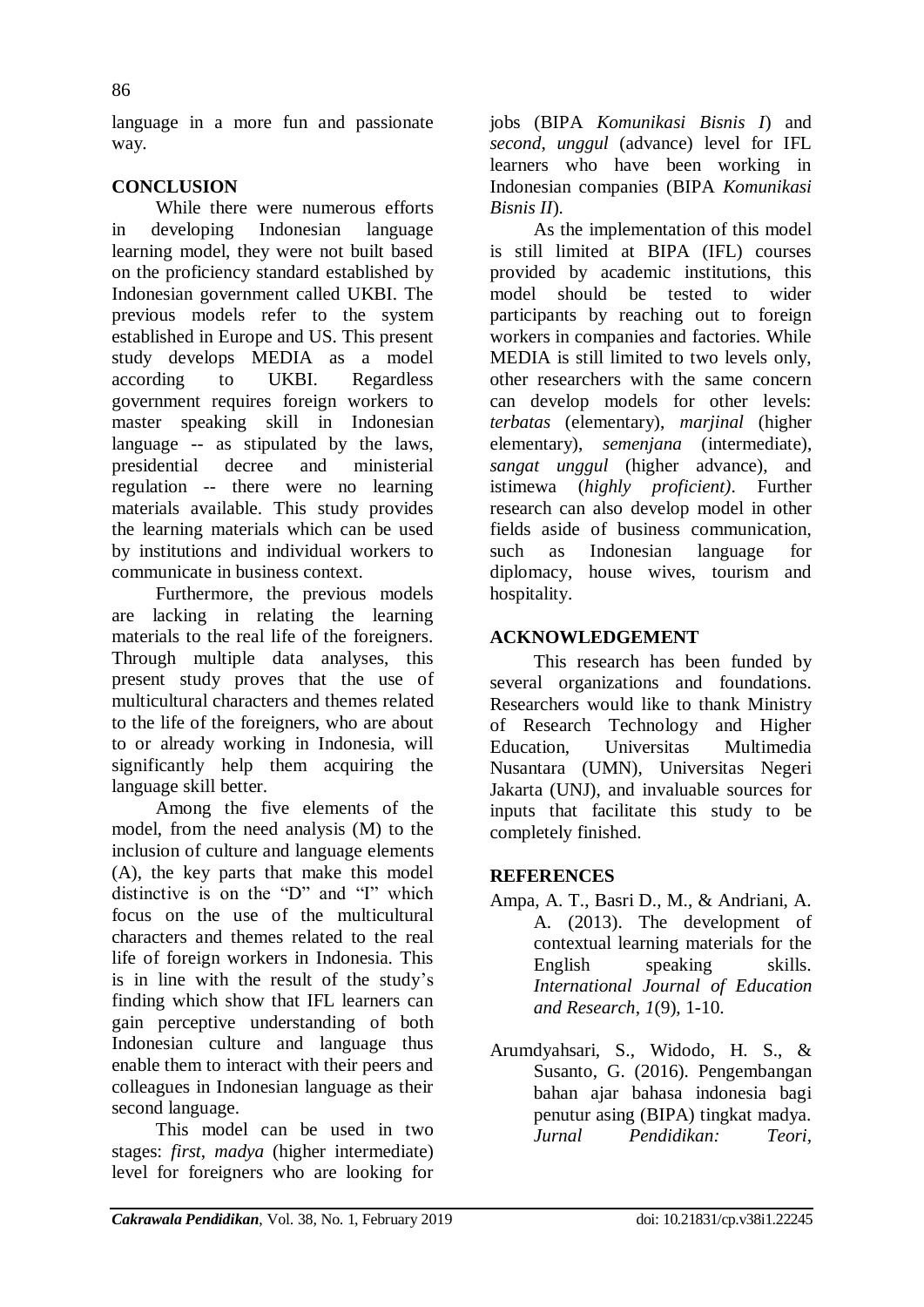*Penelitian, dan Pengembangan*, *1*(5), 828—834.

- Barnard, R. & Zemach, D. (2003). Materials for specific purposes. In B. Tomlinson (Eds.), *Developing materials for language teaching* (pp. 306-323). London: Cromwell Press.
- Borg, W.R. & Gall, M.D. Gall. (1983). *Educational Research: An Introduction* (5th ed). New York, NY: Longman.
- Cunningsworth, A. (1995). *Choosing your coursebook.* Oxford: Heinemann.
- Defina. (2017). Materi imbuhan bahasa Indonesia dalam BPPB pada tingkat keterampilan berbahasa mahasiswa asing. *Journal of Language and Literature Education (Jurnal Pendidikan Bahasa dan Sastra*), *17*(2), 175-187. doi: 10.17509/bs\_jpbsp.v17i2.9656.
- Farhady, H. & Tavassoli, K. (2018). Developing a language assessment knowledge test for efl teachers: A data-driven approach. *Iranian Journal of Language Teaching Research 6*(3), 79-94.
- Gall, M. D., Gall, J. P., & Borg, W. R. (2007). *Educational research: An introduction* (8th ed). Boston, MA: Pearson Education.
- Hutchinson, T. & Waters, A. (1987). *English for specific purposes: A learning-centred approach.* London: Cambridge University Press.
- Kardijan, D, Emzir, & Rafli, Z. (2017). The gap between learning needs and its implementation in English for hospitality specific purposes program. *English Review: Journal of English Education*, *6*(1), 125–135. doi: 10.25134/erjee.v6i1.779.
- Kusmiatun, A., Suyitno, I., Widodo H. S, & Basuki, I. A. (2017). Need assessment of learning materials of Indonesian for academic purposes for speakers of other languages. *Researchers' world: Journal of Arts, Science & Commerce*, *8*(3), 151-159. doi: 10.18843/rwjasc/v8i3/16.
- Kusmiatun, A. (2017). Identifying features of Indonesian for speakers of other languages (BIPA) learning for academic purposes. *International Journal of Social Science and Educational studies*, *3*(4), 1-17. doi: 10.23918/ijsses.v3i4p197.
- Kusmiatun, A. (2016). Topik pilihan mahasiswa tiongkok dalam pembelajaran bipa program transfer kredit di UNY. *Litera, 15*(1), 138- 146. doi: [10.21831/ltr.v15i1.9773.](http://dx.doi.org/10.21831/ltr.v15i1.9773)
- Lewis, R. D. (2005). *Komunikasi bisnis lintas budaya.* (D. Mulyana, Trans.). Bandung: Remaja Rosdakarya.
- Ministry of Education and Culture's Language Development and Fostering Agency. (2016). *BIPA dan UKBI.* Retrieved from <http://badanbahasa.kemdikbud.go.id/>
- Mukti, W. I., Andayani, & Wardani, N. E. (2017). Pengajaran BIPA dan tes UKBI dalam upaya menjaga eksistensi bahasa Indonesia di era masyarakat ekonomi ASEAN. *The 1st Education and Language International Conference Proceedings*, 911–916. Retrieved from [http://jurnal.unissula.ac.id/index.php](http://jurnal.unissula.ac.id/index.php/ELIC/article/view/1317/1024) [/ELIC/article/view/1317/1024.](http://jurnal.unissula.ac.id/index.php/ELIC/article/view/1317/1024)
- Murtiningsih, B. S. E. (2016). The role of cultural competence to overcome intercultural communication conflict: Case study of Indonesian and Korean students in Kyungsung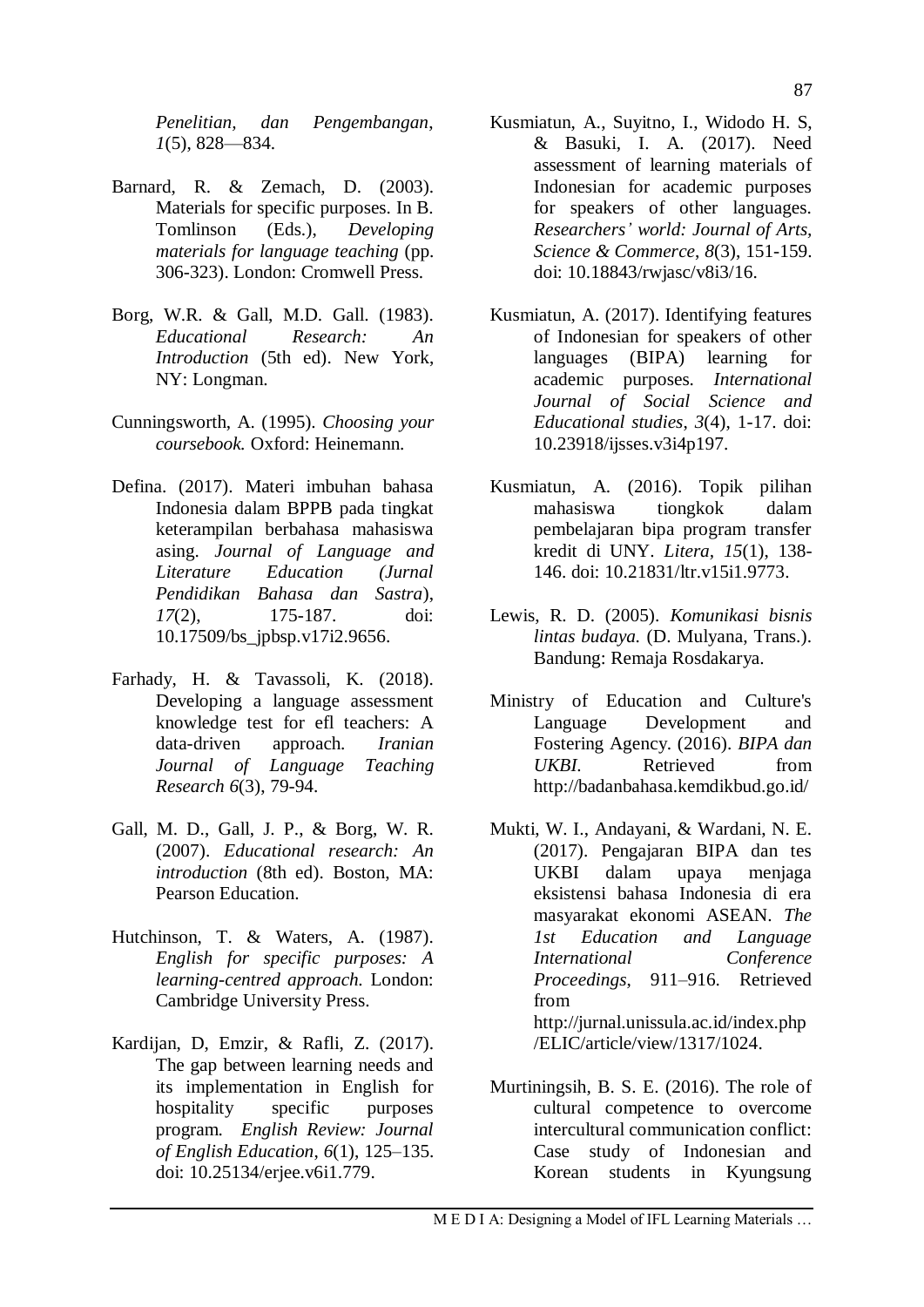University, South Korea. *Mediterranean Journal of Social Sciences, 7*(6), 213-222. doi: 10.5901/mjss.2016.v7n6p213.

- Mus, F. (2017, 1 Agustus). UKBI untuk seleksi masuk perguruan tinggi sebagai upaya meningkatkan kemahiran berbahasa Indonesia. *Prosiding Ceramah Ilmiah dan Seminar Nasional Pengembangan Kemahiran Berbahasa Indonesia at Gedung Samudera, Rawamangun, Jakarta, Indonesia.* Retrieved from [https://www.researchgate.net/publica](https://www.researchgate.net/publication/321348589_ukbi_untuk_seleksi_masuk_perguruan_tinggi_sebagai_upaya_meningkatkan_kemahiran_berbahasa_indonesia) tion/321348589 ukbi untuk seleksi [\\_masuk\\_perguruan\\_tinggi\\_sebagai\\_](https://www.researchgate.net/publication/321348589_ukbi_untuk_seleksi_masuk_perguruan_tinggi_sebagai_upaya_meningkatkan_kemahiran_berbahasa_indonesia) [upaya\\_meningkatkan\\_kemahiran\\_be](https://www.researchgate.net/publication/321348589_ukbi_untuk_seleksi_masuk_perguruan_tinggi_sebagai_upaya_meningkatkan_kemahiran_berbahasa_indonesia) [rbahasa\\_indonesia.](https://www.researchgate.net/publication/321348589_ukbi_untuk_seleksi_masuk_perguruan_tinggi_sebagai_upaya_meningkatkan_kemahiran_berbahasa_indonesia)
- Nakatani, Y. (2012). Exploring the implementation of the CEFR in Asian contexts: Focus on communication strategies. *Procedia - Social and Behavioral Sciences, 46*(2012), 771-775. doi: [10.1016/j.sbspro.2012.05.196.](https://doi.org/10.1016/j.sbspro.2012.05.196)
- Nation, I. S. P. & Macalister, J. (2010). *Language curriculum design.* New York, NY: Routledge.
- Nunan, D. (1988). Principles for designing language teaching materials. *Guidelines: A periodical for classroom language teachers, 10*(2), 1-24.
- Rawendy, D., Ying, Y., Arifin, Y., & Rosalin, K. (2017). Design and development game chinese language learning with gamification and using mnemonic method. *Procedia Computer Science, 116*(2017), 61– 67. [doi:](https://doi.org/10.1016/j.procs.2017.10.009)  [10.1016/j.procs.2017.10.009.](https://doi.org/10.1016/j.procs.2017.10.009)
- RoI, Presidential Regulation 2018 No. 20, The use of foreign workers.
- RoI, Presidential Regulation 2018 No.10, Foreign workers.
- RoI, Ministrial Regulation of Education and Culture 2016 No.70, Standard of Proficiency in Berbahasa Indonesia.
- RoI, Ministrial Regulation of Manpower and transmigration 2018 No. 10, The use of foreign workers.
- PNB Immigration Law Firm. (2018). *Foreign workers regulation.*  Retrieved from [http://www.pnbimmigrationlawfirm.](http://www.pnbimmigrationlawfirm.com/foreign-workers-regulation-10-2018/) [com/foreign-workers-regulation-10-](http://www.pnbimmigrationlawfirm.com/foreign-workers-regulation-10-2018/) [2018/.](http://www.pnbimmigrationlawfirm.com/foreign-workers-regulation-10-2018/)
- Safa, M. A., Moradi, M., & Hamzavi, R. (2015). Iranian EFL teachers and learners perspective on potentiality of top notch series for intercultural competence development. *Iranian Journal of Language Teaching Research, 3*(2), 47-66. Retrieved from [https://eric.ed.gov/?id=EJ1127236.](https://eric.ed.gov/?id=EJ1127236)
- Said, M. (2010). Ketidaklaziman kolokasi pembelajar BIPA dan implikasinya terhadap pembelajaran bahasa. *Cakrawala Pendidikan*, *29*(2), 204- 213. doi: [10.21831/cp.v2i2.340.](http://dx.doi.org/10.21831/cp.v2i2.340)
- Samovar, L. A., Porter, R. E., & McDaniel, E. R. (2010). *Komunikasi lintas budaya.* (I. M. Sidabalok, Trans.). Jakarta: Salemba Humanika.
- Singapore Wala, D. A. (2003). A coursebook is what it is because of what it has to do: Editor's perspective. In B. Tomlinson (Ed.). *Developing materials for language teaching* (pp.58-71). London: Continuum.